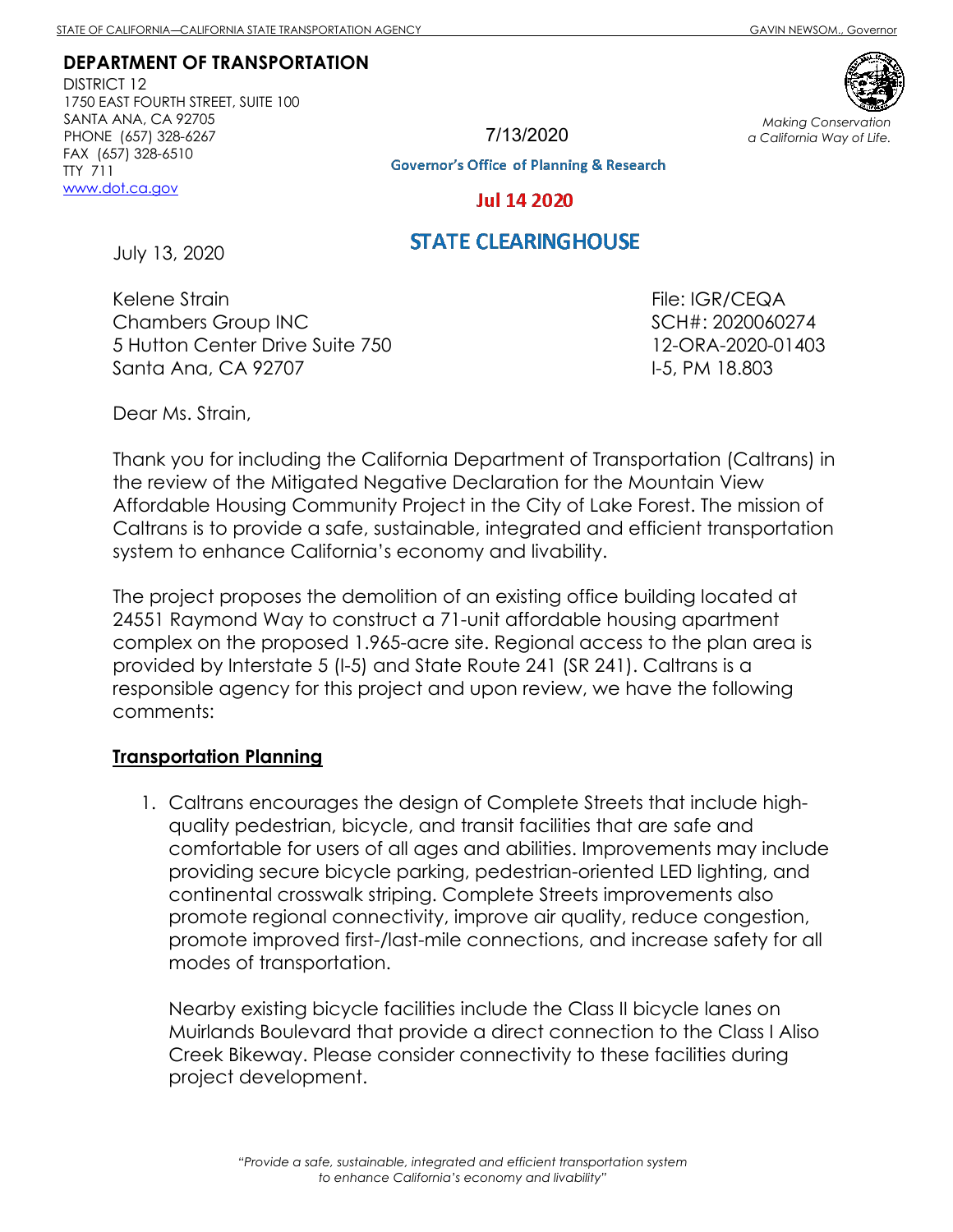City of Lake Forest July 13, 2020 Page 2

> 2. Caltrans supports the project's inclusion of long-term bike parking. Longterm bike parking should offer security and weather protection, and should also be designed to accommodate different sizes/types of bikes (e.g. cargo bike, bike with trailer). For additional guidance on providing functional bike parking, see the

attached "Essentials of Bike Parking" guidance created by the Association of Pedestrian and Bicycle Professionals (link to online PDF: https://www.apbp.org/Publications).

- 3. Caltrans encourages the City of Lake Forest to consider transit mobility opportunities to connect current transit bus service to include the nearby train station for Metrolink and Amtrak Pacific Surfliner rail services. These rail services provide both commuter regional and interregional/intercity rail services.
- 4. Caltrans encourages increased transit ridership, this would help reduce Vehicle Miles Traveled in compliance with SB 743. OCTA Bus Route 89 serves within the project vicinity with stops located along El Toro and Raymond Way. This bus route stops at the Laguna Hills Transportation Center for regional transit connectivity including the nearest train station, Irvine Station.
- 5. Please coordinate with OCTA regarding transit improvements closer to the Mountain View Affordable Housing development site and ensure the construction will not interfere with any transit services.

# **Freight**

- 6. Please consider incorporating designated areas/parking for freight delivery, package, and transportation network company's pickup and drop-off.
- 7. We recommend the development to offer pick-up point services or automated parcel systems to allow for deliveries that can be made with one truck stop instead of multiple stops to individual residences.

## **Encroachment Permit**

8. Any project work proposed in the vicinity of the State Right-of-Way (ROW) would require an encroachment permit and all environmental concerns must be adequately addressed. If the environmental documentation for